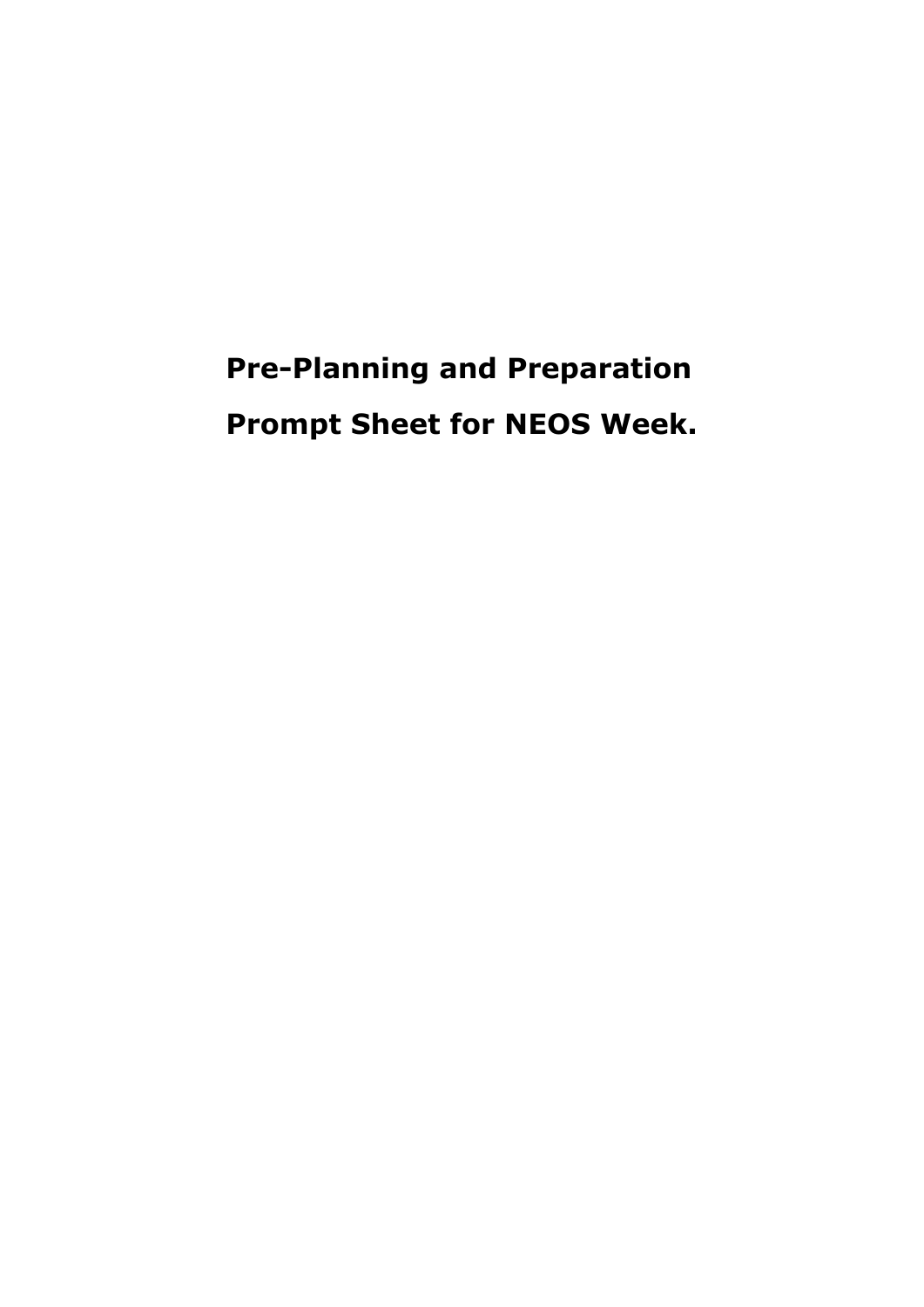## **Initial Consideration**

- Personal studio/workshop or shared venue?
- Are you planning to sell your art work?
- Are you planning on demonstrating(making) your art work?
- Or both, demonstrating and selling?

## **Sales.**

- Do you have sufficient art work to sell?
- Do you have an accurate inventory of your art work?
- Is it correctly priced? Is the price clearly displayed on the art work? Do you want the Individual items priced or collectively priced and displayed on a price list?
- Does the art work need to be labelled, description etc?
- Do you require packing materials to wrap sold goods, bubble wrap/bags/card board boxes?
- Have you a cash box and float? All cash in the float must be counted prior to opening.
- Do you require a card reader? Is there a good signal or Wi-Fi service available to enable the card reader to function.

# **Personal studio/workshop**

- Prior to planning your NEOS week display, perform a risk assessment in your studio/workshop to identify potential areas that possess risk to the visiting public such as slips, trips or falls. Action will be required to mitigate all identified risks. This should be repeated after the display has been set up to ensure all the potential risks were identified and the level of risk reduced or removed.
- Public Liability Insurance. Do you have one in place? If not, source best option.
- Do you need tables to display your art work. If yes how many and are they available?
- Do you require covers for the table(s) (table covers). Sheets or purpose made.
- Do you need display ladders/shelves/easels to sit on top of the tables. If yes how many and are they available?
- If display ladders/shelves/easels are to be used, do they need to be secured to the top of the table. If yes, how, clamps/tie wraps/screws etc.
- Will you need additional lighting to illuminate your display. If yes, what type, battery or electrically powered.
- If Additional lighting is to be used, how will it be fixed/secured to deliver Maximum benefit.
- If electric, do you have available electrical sockets?
- Do you require electrical extension cables, if yes, how long and how many.
- How will the cables be routed and secured to prevent possible tripping hazards?
- Battery powered, have you got the correct batteries and spares?